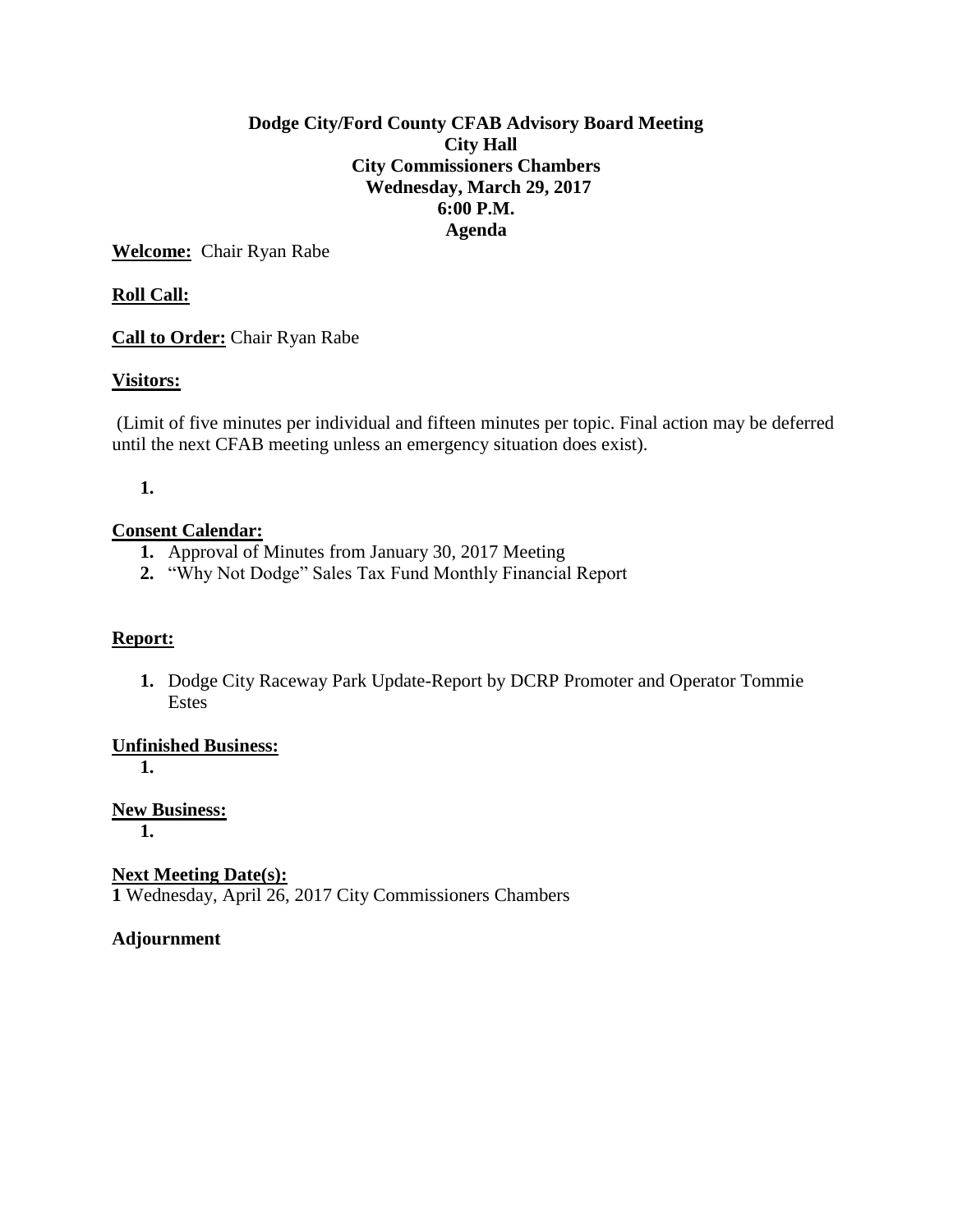## **Dodge City/Ford County CFAB Advisory Board Meeting City Hall City Commissioners Chambers Monday, January 30, 2017 Minutes**

**Welcome:** Chair Tom Stanley welcomed everyone to the meeting.

**Roll Call** Tom Stanley, Ryan Rabe, Michael Martinez, Jeff Turner, Paul Yaroslaski, Christa Roy, Mike Laskowsky, Commissioner Tasset, Commissioner Sowers, County Administrator Gilbert and City Manager Tieben

**Call to Order:** Chair Tom Stanley called the meeting to order

## **Election of Officers:**

- **1. Election of 2017 Chair-**Tom Stanley opened nominations for the 2017 CFAB Chair. Tom recommended Ryan Rabe and Michael Martinez seconded the nomination. The motion passed unanimously.
- **2. Election of 2017** Chair Ryan Rabe opened nominations for the Vice Chair of CFAB and nominated Michael Martinez. Mike Laskowsky second the motion. The motion passed unanimously.

# **Consent Calendar:**

**1. Approval of Minutes from October 26, 2016 Meeting**- Chair Ryan Rabe asked if there were any questions or changes to the minutes. Jeff Turned moved to approve the minutes as presented Tom Stanley seconded and the motion passed unanimously.

# **Report:**

- **1. Turf Infield at Legends Park Update-Report by Director of Parks and Recreation Paul Lewis**- Paul Lewis explained that the City was moving forward with project and the USD 443 School Board had approved a 100,000 sponsorship to participate. He added that he will be submitting a request to Dodge City Community College later this week. The plan is to proceed with the project at the end of August after major playing season ends. Paul also shared that the new turf infields would be ready for the 2018 playing season.
- 2. **Long Branch Lagoon Update- Report by Director of Parks and Recreation Paul Lewis-**Paul Lewis shared that the attendance for the first year was 30% above what is anticipated and averaged 1000 people daily. The Long Branch Lagoon was one of the few facilities in the state that was open until Labor Day. He noted that two of the larger facilities in the state are in Derby and Salina. Dodge City had a greater attendance than the facility in Salina which has a larger catchment area. He added that Night Swims were extremely popular with the first night swim drawing over 1500 people and the others averaging 500 to 800. Paul commented that the program revenue is an area with an